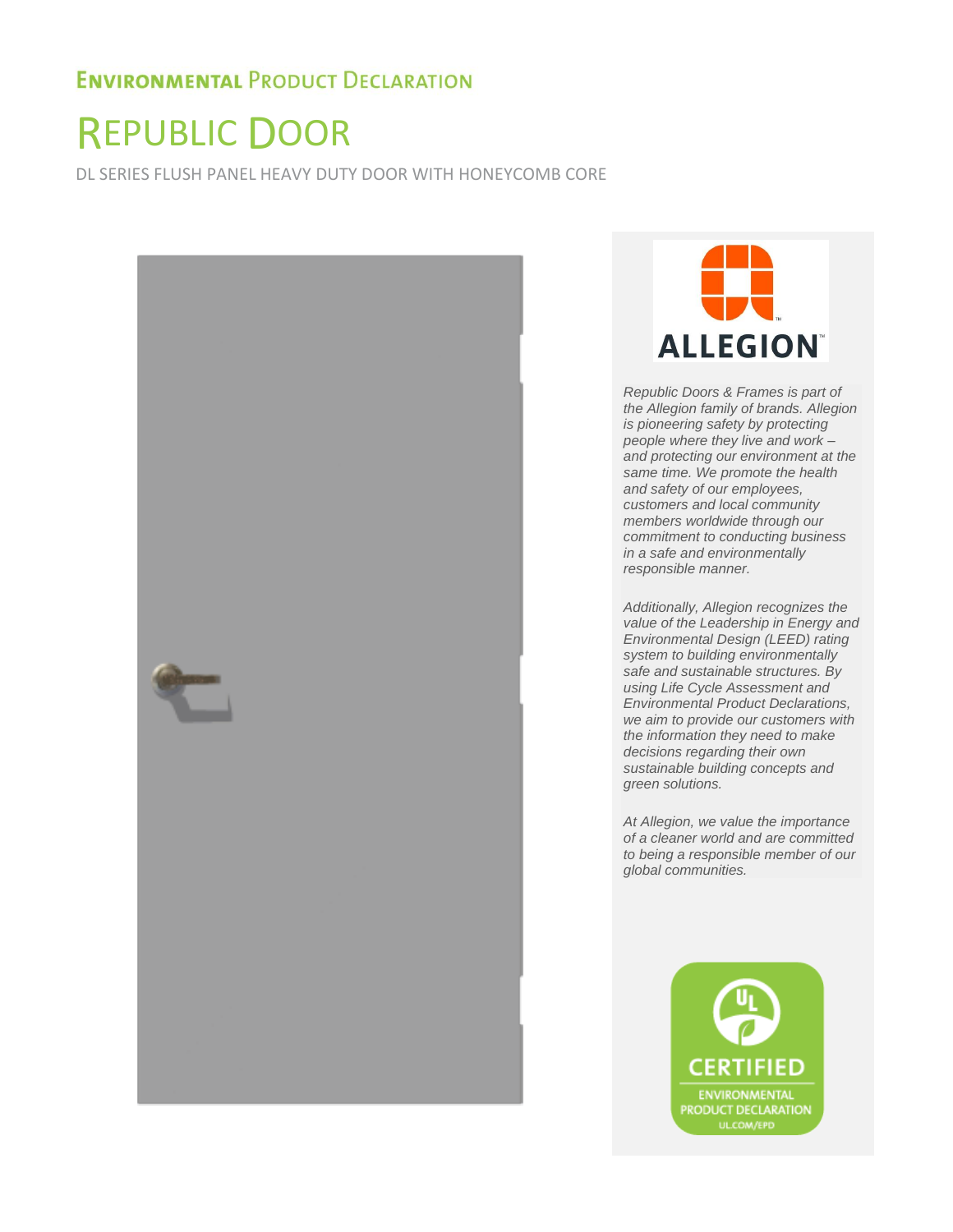



**Republic Doors and Frames** **According to ISO 14025, EN 15804 and ISO 21930:2007** 

This declaration is an environmental product declaration (EPD) in accordance with ISO 14025. EPDs rely on Life Cycle Assessment (LCA) to provide information on a number of environmental impacts of products over their life cycle. Exclusions: EPDs do not indicate that any environmental or social performance **CERTIFIED** benchmarks are met, and there may be impacts that they do not encompass. LCAs do not typically address the site-specific environmental impacts of raw material extraction, nor are they meant to assess human health toxicity. EPDs can complement but cannot replace tools and certifications that are designed to address these impacts

and/or set performance thresholds – e.g. Type 1 certifications, health assessments and declarations, environmental impact assessments, etc. Accuracy of Results: EPDs regularly rely on estimations of impacts, and the level of accuracy in estimation of effect differs for any particular product line and reported impact. Comparability: EPDs are not comparative assertions and are either not comparable or have limited comparability when they cover different life cycle stages, are based on different product category rules or are missing relevant environmental impacts. EPDs from different programs may not be comparable.

| <b>PROGRAM OPERATOR</b>                                                           | <b>UL Environment</b>                                                                                                                                                                                                                                                                                                    |                                                                                                                                                                                |  |  |
|-----------------------------------------------------------------------------------|--------------------------------------------------------------------------------------------------------------------------------------------------------------------------------------------------------------------------------------------------------------------------------------------------------------------------|--------------------------------------------------------------------------------------------------------------------------------------------------------------------------------|--|--|
| <b>DECLARATION HOLDER</b>                                                         | Schlage Lock Co,- Allegion                                                                                                                                                                                                                                                                                               |                                                                                                                                                                                |  |  |
| <b>DECLARATION NUMBER</b>                                                         | 4787103471.122.1                                                                                                                                                                                                                                                                                                         |                                                                                                                                                                                |  |  |
| <b>DECLARED PRODUCT</b>                                                           |                                                                                                                                                                                                                                                                                                                          | Republic Doors and Frames- DL Series Flush Panel Heavy Duty Door-Honeycomb Core                                                                                                |  |  |
| <b>IREFERENCE PCR</b>                                                             |                                                                                                                                                                                                                                                                                                                          | Product Category Rule (PCR) for preparing an Environmental Product Declaration (EPD)<br>for Product Group, Commercial Steel Doors and/or Steel Frames Version: March 10, 2015. |  |  |
| <b>REFERENCE PCR</b><br>STANDARD                                                  | ⊠ EN 15804 (2012)<br>⊠ ISO 21930 (2007)<br>ISO 21930 (2017)                                                                                                                                                                                                                                                              |                                                                                                                                                                                |  |  |
| <b>DATE OF ISSUE</b>                                                              | October 1, 2019                                                                                                                                                                                                                                                                                                          |                                                                                                                                                                                |  |  |
| <b>PERIOD OF VALIDITY</b>                                                         | 5 Years                                                                                                                                                                                                                                                                                                                  |                                                                                                                                                                                |  |  |
| <b>ICONTENTS OF THE</b><br><b>DECLARATION</b><br>The PCR review was conducted by: | Product definition and information about building physics<br>Information about basic material and the material's origin<br>Description of the product's manufacture<br>Indication of product processing<br>Information about the in-use conditions<br>Life cycle assessment results<br>Testing results and verifications | <b>PCR Review Panel</b>                                                                                                                                                        |  |  |
|                                                                                   |                                                                                                                                                                                                                                                                                                                          | epd@ulenvironment.com                                                                                                                                                          |  |  |
| 14025 by Underwriters Laboratories<br>$\Box$ INTERNAL                             | This declaration was independently verified in accordance with ISO<br>$\boxtimes$ EXTERNAL                                                                                                                                                                                                                               | Grant R. Martin<br>Grant R. Martin, UL Environment                                                                                                                             |  |  |
|                                                                                   | This life cycle assessment was independently verified in<br>accordance with ISO 14044 and the reference PCR by:                                                                                                                                                                                                          | Howard Stori<br>Thomas P. Gloria, Industrial Ecology Consultants                                                                                                               |  |  |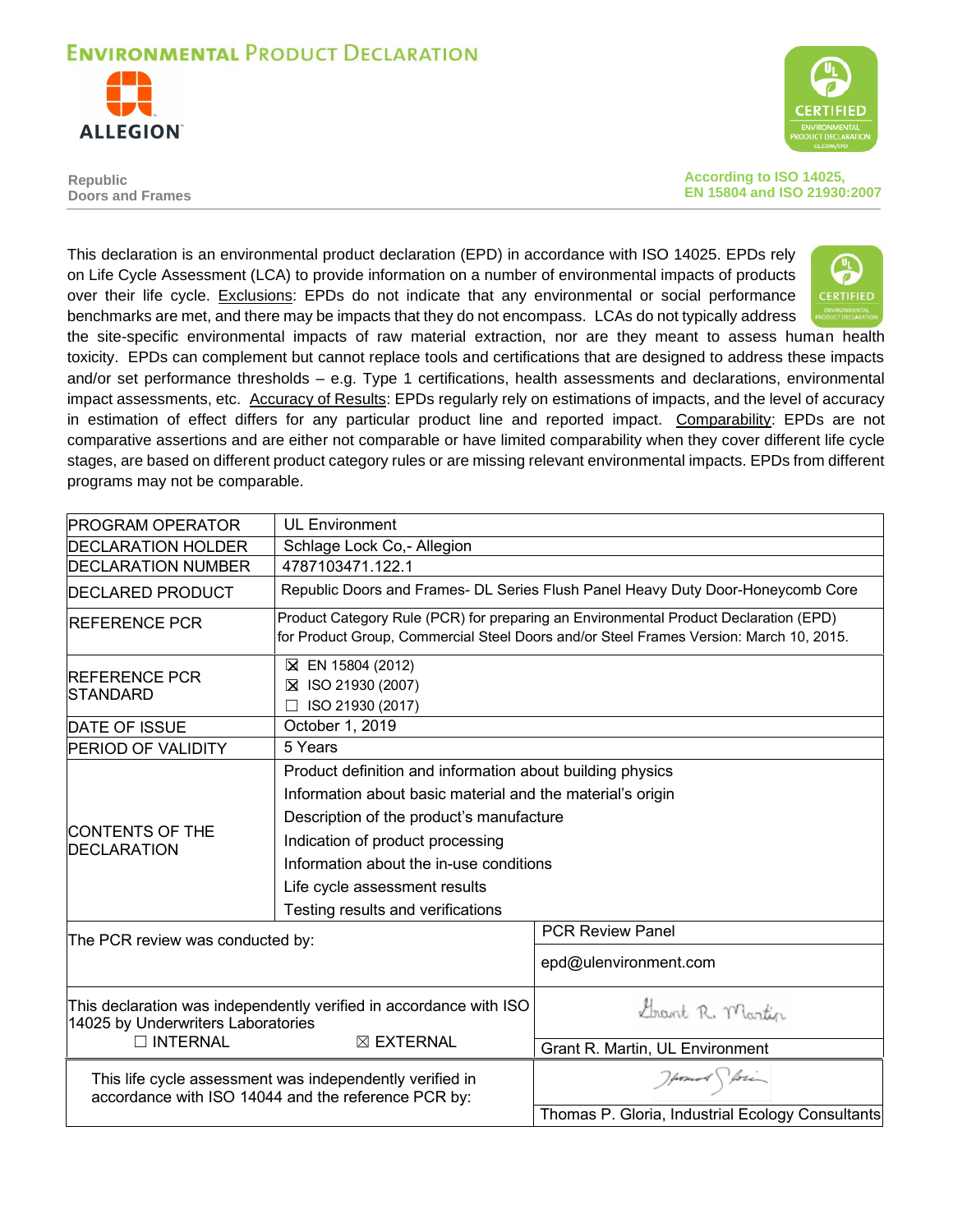



**Republic Doors and Frames**

**According to ISO 14025, EN 15804 and ISO 21930:2007**

### **Product Definition and Information**

### **1.1. Description of Company/Organization**

Allegion is a global pioneer in safety and security, with leading brands like aptiQ®, LCN®, Schlage®, Steelcraft® and Von Duprin®. Focusing on security around the door and adjacent areas, Allegion produces a range of solutions for homes, businesses, schools and other institutions. Allegion is a \$2 billion company, with products sold in almost 130 countries.

As a subsidiary of Allegion plc, Republic Doors and Frames has a long history as one of the nation's leading manufacturers of commercial steel doors and frames.

### **1.2. Product Description**

### **Product Identification**

Republic Doors and Frames provide high quality hollow metal doors and frames for today's changing market. A wide range of sizes, gages, materials, designs and cores are available. This declaration represents a specific 3'x7'x1.75" thick steel door with a honeycomb core manufactured in the McKenzie, TN facility.

### **Product Specification**

Door characteristics:

- − 1-3/4" thick (Optional 1-3/8" thickness)
- − Insulated honeycomb core
- − 18-gage panel (Options include: 20, 16 and 14 gage)
- − Fire rated up to 3 hours
- − 3'x7' (Sizes range from 1'0x1'0 to 4'0x10'0 for all cores and up to 5'ox10'0 for steel stiffened core)
- − Physical performance: Level A 1 million cycles
- **1.3. Application**

Republic steel doors and steel frames are designed to be used in commercial applications such as health care, education, hospitality, and retail. The product can also be used residentially if desired.

### **1.4. Declaration of Methodological Framework**

This LCA is a cradle-to-building with end-of-life (option 2) study. A summary of the life cycle stages can be found in [Table 9.](#page-8-0)

The cut-off criteria are described in Section [2.4](#page-6-0) and allocation procedures are described in Section [2.8.](#page-7-0) No known flows are deliberately excluded from this EPD.



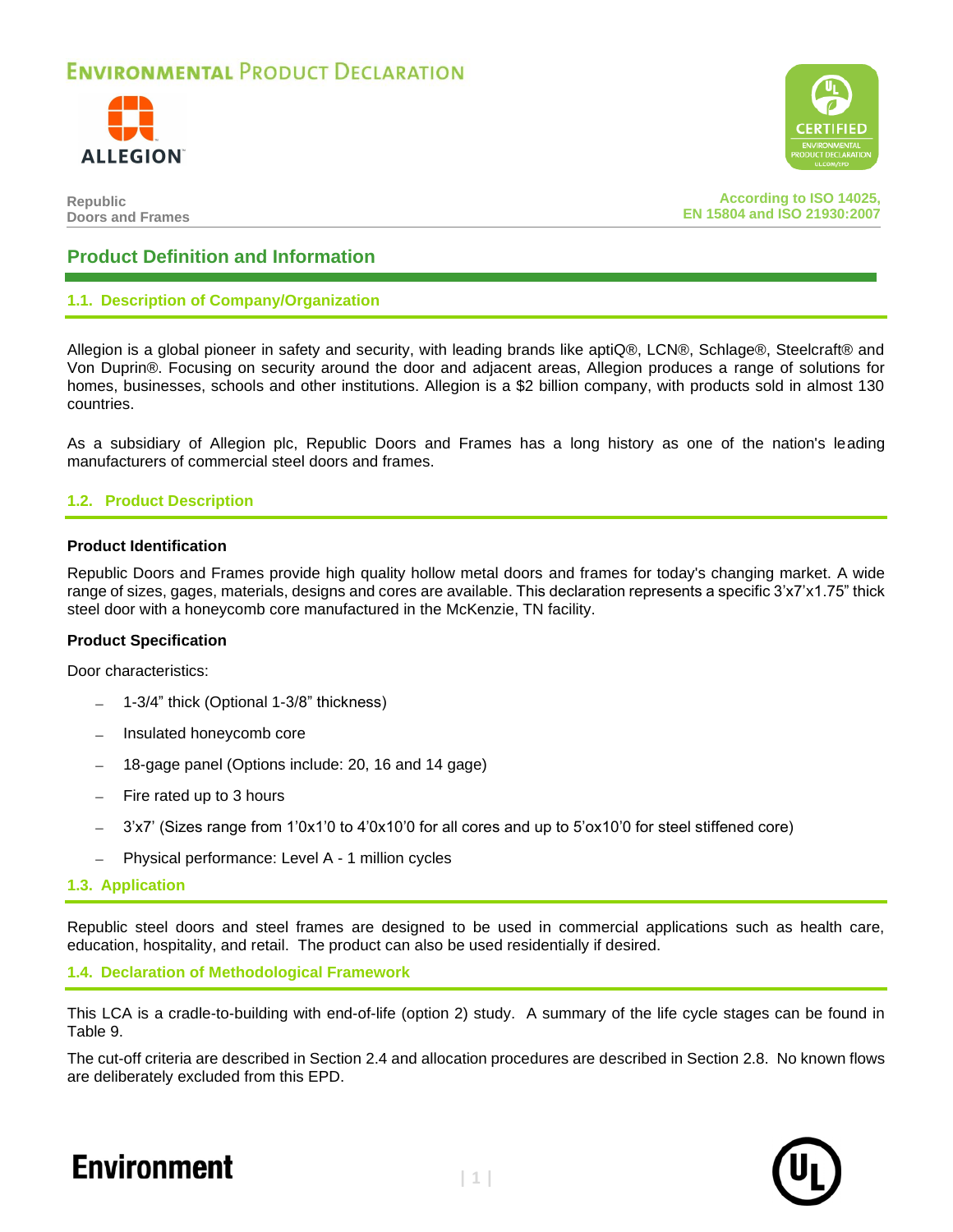



**According to ISO 14025, EN 15804 and ISO 21930:2007**

### **1.5. Technical Requirements**

The following technical data describe the product undergoing the life cycle assessment.

| <b>NAME</b>                 | <b>VALUE</b> | <b>UNIT</b> | <b>TEST METHOD</b>   |
|-----------------------------|--------------|-------------|----------------------|
| Door Thickness              | 1.75         | inch        |                      |
| Door Size                   | 3x7          | Square feet |                      |
| <b>Face Skin Thickness</b>  | 18           | gage        |                      |
| <b>Frame Thickness</b>      | 5.75         | inch        |                      |
| <b>Frame Skin Thickness</b> | 16           | gage        |                      |
| <b>SDI Classification</b>   | 2            |             |                      |
| U Value                     | 0.59         |             | <b>ASTM C1363</b>    |
| R Value                     | 2.43         | -           | <b>ASTM C1363</b>    |
| <b>STC</b>                  | 38           |             | <b>ASTM E90/E413</b> |

**Table 1: Door Technical Data**

### **1.6. Properties of Declared Product as Delivered**

Republic steel doors are stacked on a cardboard skid, bound by plastic bands and protected by cardboard corner cuffs. Bound products are then staged for loading onto container trucks for shipping. The dimensions of the final packaged product vary by customer order.

### **1.7. Material Composition**

<span id="page-3-0"></span>The materials that make up the flooring product are indicated in [Table 2.](#page-3-0)

| <b>COMPONENT</b> | <b>MATERIAL</b>   | MASS <sub>%</sub> |
|------------------|-------------------|-------------------|
|                  | Cold rolled steel | 91.74%            |
|                  | Hot rolled steel  | 0.82%             |
| Door Panels      | Galvanized steel  | 0.81%             |
|                  | Primer            | 0.41%             |
|                  | Paint Prewash     | 0.49%             |
| Core             | Cardboard         | 5.10%             |
|                  | Adhesive          | 0.62%             |

#### **Table 2: Material Composition**

Unless indicated in the table above, the product does not contain hazardous substances per the applicable regionalspecific legislation, as indicated in Section 2.8.6 of *Part A: Life Cycle Assessment Calculation Rules and Report Requirements* from UL Environment.

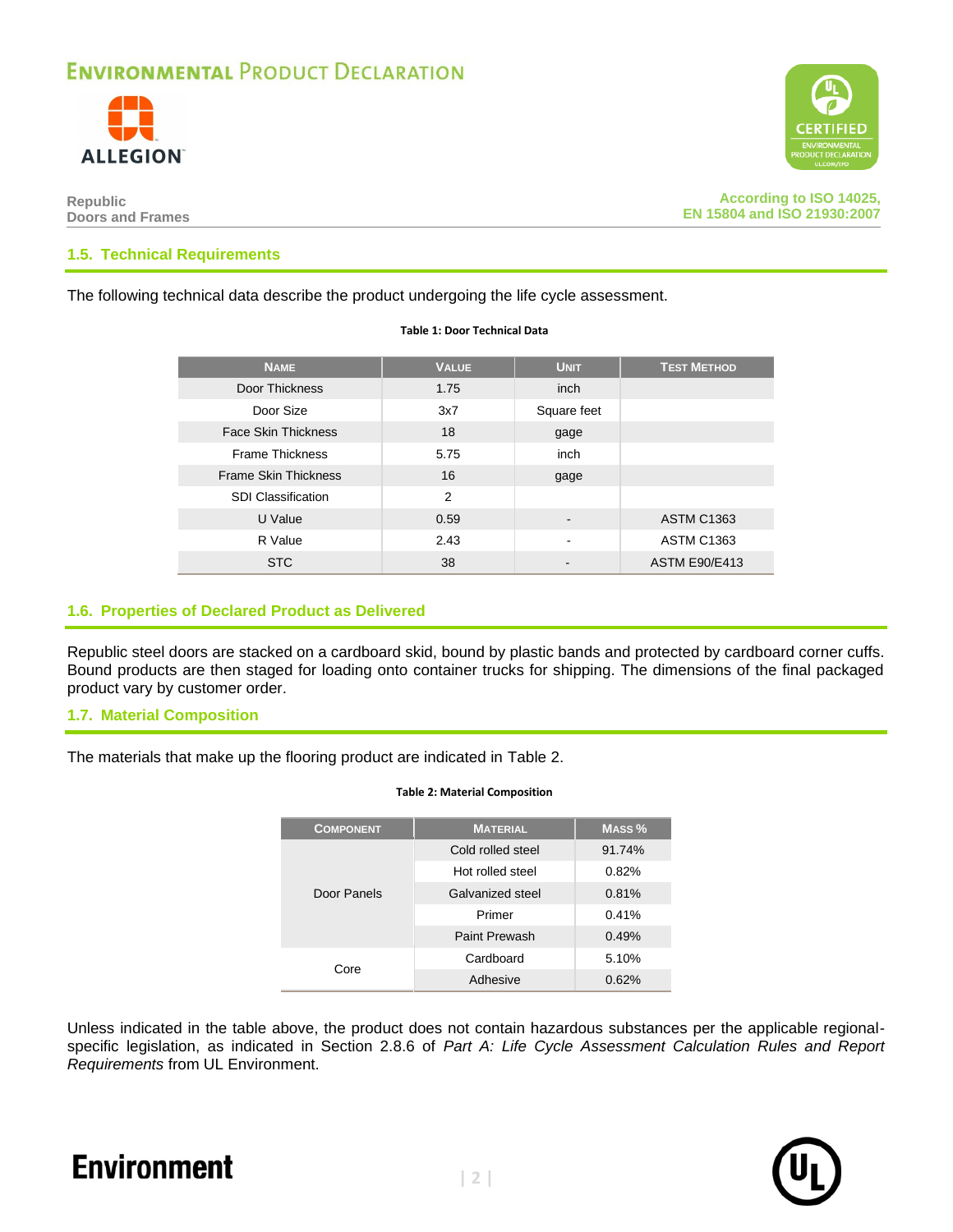



| Republic                |  |  |
|-------------------------|--|--|
| <b>Doors and Frames</b> |  |  |

**According to ISO 14025, EN 15804 and ISO 21930:2007**

### **1.8. Manufacturing**

Republic products are manufactured at McKenzie, TN facility. Manufacturing begins at receiving bays where the steel is delivered. Steel is supplied in sheet or coil form. The steel is then sheared and punched in preparation for the forming stage. In the forming stage, a pair of sheared and punched sheets are formed with a hook and seam pattern. Reinforcements are then welded onto the formed sheets. All parts are then moved through a stage wash process to remove oils and other contaminants in preparation for prime painting. Cores are then fitted into the door body and the front and back panels are bonded together. Lastly, door end channels are inserted and welded to each door panel before going through a series of paint booths, curing ovens and finally to the shipping area.

Natural resources used in the manufacturing process include electricity, natural gas and water. Steel waste is also generated throughout each step as the product is formed and assembled. All steel waste is collected and recycled offsite.

### **1.9. Packaging**

<span id="page-4-0"></span>Packaging utilized in the shipment of the product is described in [Table 3.](#page-4-0)

| <b>PACKAGING TYPE</b> | <b>MATERIAL</b> | <b>AMOUNT (KG)</b> | <b>DISPOSAL PATHWAY</b>                                      |
|-----------------------|-----------------|--------------------|--------------------------------------------------------------|
| Skid and Corner cuffs | Cardboard       | 0.221              | Recycled (0.165), Landfilled<br>(0.044), Incinerated (0.011) |
| Banding               | Plastic banding | 0.036              | Recycled (0.005), Landfilled<br>(0.024), Incinerated (0.006) |

**Table 3: Packaging**

### **1.10. Transportation**

It is assumed that all raw materials are distributed by truck, based on global region. An average distance using this information was calculated and used in the model. Transport of raw material from supplier to the manufacturing facility was calculated for each raw material but only an average has been listed here due to simplicity.

An average shipping distance from the manufacturing location to the customer was utilized and was calculated from sales records. The transportation distance for all waste flows is assumed to be 161 km based on best available data.

### **1.11. Product Installation**

Detailed installation instructions can be found online. While installation equipment is required to install the product, it is not included in the study as these are multi-use tools and the impacts per declared unit is considered negligible. All waste generated during installation, including packaging waste, is disposed of according to the tables found in Section 2.8.5 of *Part A: Life Cycle Assessment Calculation Rules and Report Requirements* from UL Environment.

### **1.12. Reuse, Recycling, and Energy Recovery**

Republic produts may be recycled or resued at the end of life. The LCA from which this EPD is created from took the conservative approach by assuming that all products are disposed of within the system boundary.



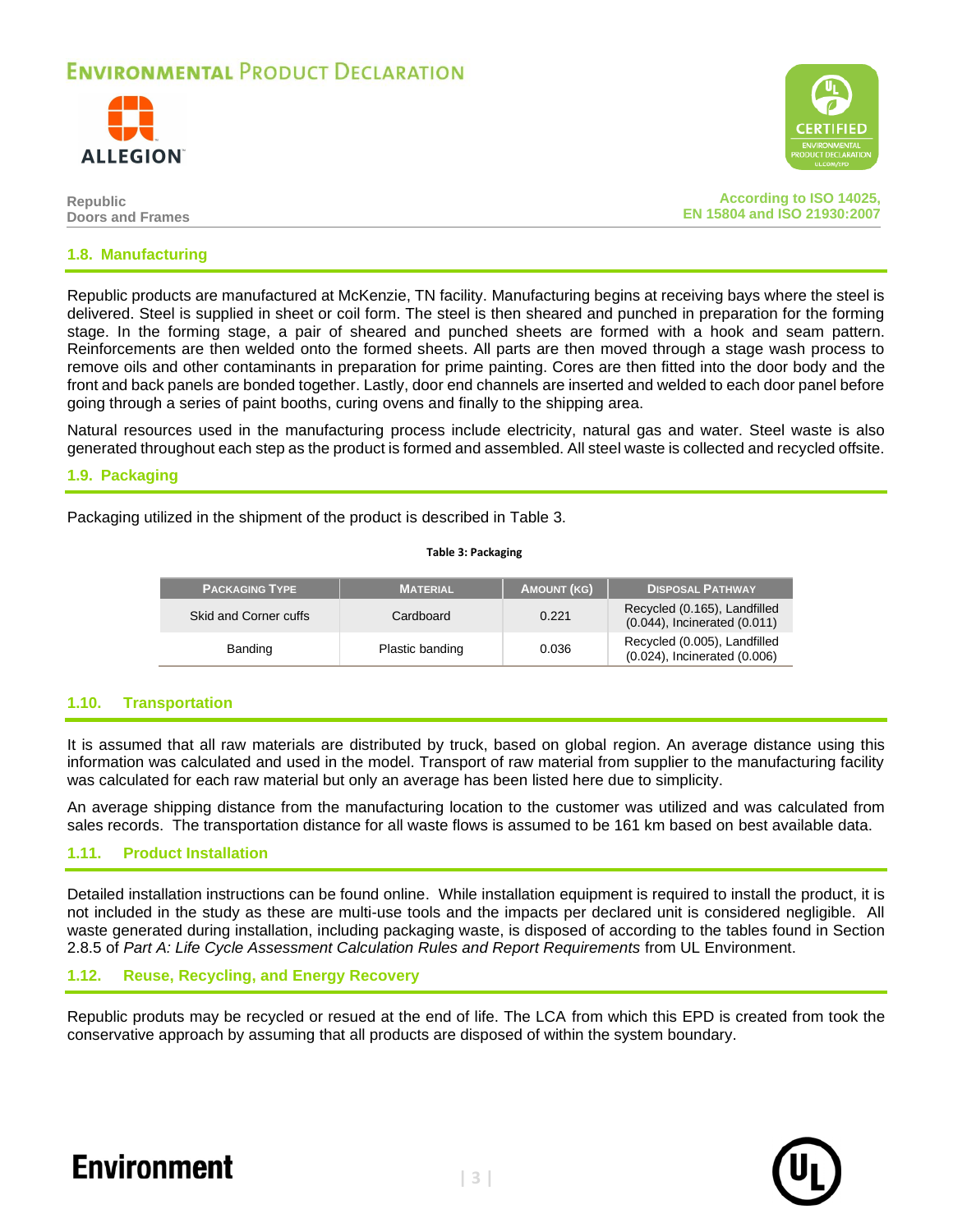



**Republic Doors and Frames**

**According to ISO 14025, EN 15804 and ISO 21930:2007**

### **1.13. Disposal**

Disposal pathways in the EPD are modeled in accordance with disposal routes and waste classification referenced in Sections 2.8.5 and 2.8.6 of *Part A: Life Cycle Assessment Calculation Rules and Report Requirements* from UL Environment. As this is a mixed material product, a conservative estimate is taken and all of the product is assumed to be landfilled.

### **1. Life Cycle Assessment Background Information**

### **2.1. Declared Unit**

<span id="page-5-0"></span>The declared unit of the door product is one standard door leaf of 3' x 7', as indicated in [Table 4.](#page-5-0)

#### **Table 4: Declared Unit**

| <b>NAME</b>   | <b>VALUE</b>                                                                                      | <b>UNIT</b> |
|---------------|---------------------------------------------------------------------------------------------------|-------------|
| Declared Unit | One commercial steel door of nominal<br>dimensions of 3-feet by 7-feet considered<br>in isolation |             |
| Mass          | 42.93.                                                                                            | kq          |

### **2.2. System Boundary**

The type of EPD is cradle-to-building with end-of-life (option 2) study. All LCA modules are included and are summarized in [Table 5.](#page-5-1)

### **Table 5: System Boundary**

<span id="page-5-1"></span>

| <b>MODULE</b><br><b>NAME</b> | <b>DESCRIPTION</b>                                 | <b>ANALYSIS</b><br><b>PERIOD</b> | <b>SUMMARY OF INCLUDED ELEMENTS</b>                                                                                                                               |
|------------------------------|----------------------------------------------------|----------------------------------|-------------------------------------------------------------------------------------------------------------------------------------------------------------------|
| A <sub>1</sub>               | Product Stage: Raw Material Supply                 | 2016                             | Raw Material sourcing and processing as defined by secondary data.                                                                                                |
| A2                           | Product Stage: Transport                           | 2016                             | Shipping from supplier to manufacturing site. Fuel use requirements estimated<br>based on product weights and estimated distance.                                 |
| A3                           | Product Stage: Manufacturing                       | 2016                             | Energy, water and material inputs required for manufacturing products from<br>raw materials. Packaging materials and manufacturing waste are included as<br>well. |
| A4                           | <b>Construction Process Stage:</b><br>Transport    | 2016                             | Shipping from manufacturing site to project site. Fuel use requirements<br>estimated based on product weights and mapped distance.                                |
| A <sub>5</sub>               | <b>Construction Process Stage:</b><br>Installation | 2016                             | Installation materials, installation waste and packaging material waste.                                                                                          |
| <b>B1</b>                    | Use Stage: Use                                     | <b>MND</b>                       | Module not declared                                                                                                                                               |
| <b>B2</b>                    | Use Stage: Maintenance                             | <b>MND</b>                       | Module not declared                                                                                                                                               |
| B <sub>3</sub>               | Use Stage: Repair                                  | <b>MND</b>                       | Module not declared                                                                                                                                               |
| <b>B4</b>                    | Use Stage: Replacement                             | <b>MND</b>                       | Module not declared                                                                                                                                               |
| B <sub>5</sub>               | Use Stage: Refurbishment                           | <b>MND</b>                       | Module not declared                                                                                                                                               |
| <b>B6</b>                    | <b>Operational Energy Use</b>                      | <b>MND</b>                       | Module not declared                                                                                                                                               |
| B7                           | <b>Operational Water Use</b>                       | <b>MND</b>                       | Module not declared                                                                                                                                               |
| C <sub>1</sub>               | EOL: Deconstruction                                | 2019                             | No inputs required for deconstruction.                                                                                                                            |

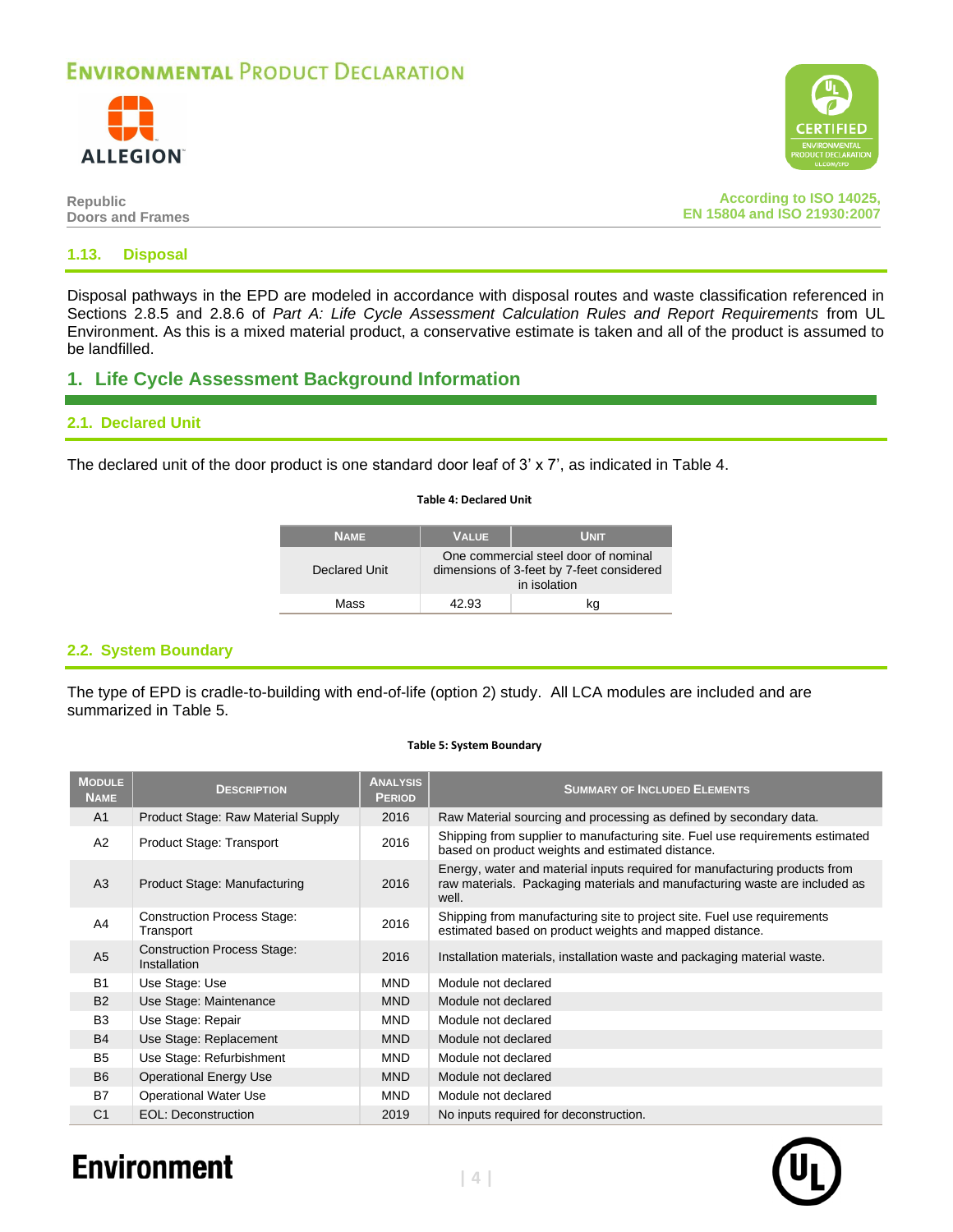



### **Republic Doors and Frames**

### **According to ISO 14025, EN 15804 and ISO 21930:2007**

| <b>MODULE</b><br><b>NAME</b> | <b>DESCRIPTION</b>           | <b>ANALYSIS</b><br><b>PERIOD</b> | <b>SUMMARY OF INCLUDED ELEMENTS</b>                                                                             |
|------------------------------|------------------------------|----------------------------------|-----------------------------------------------------------------------------------------------------------------|
| C <sub>2</sub>               | EOL: Transport               | 2019                             | Shipping from project site to landfill. Distance assumed to be 100 miles from<br>installation site to landfill. |
| C <sub>3</sub>               | <b>EOL: Waste Processing</b> | 2019                             | Waste processing not required. All waste can be processed as is.                                                |
| C4                           | EOL: Disposal                | 2019                             | Assumes all products are sent to landfill. Landfill impacts modeled based on<br>secondary data.                 |
| D                            | Benefits beyond system       | <b>MND</b>                       | Module not declared                                                                                             |

### **2.3. Estimates and Assumptions**

All estimates and assumptions are within the requirements of ISO 14040/44. The majority of the estimations are within the primary data. The primary data was collected as annual totals including all utility usage and production information. For the LCA, the usage information was divided by the production to create an energy and water use per declared unit, i.e., one door. Another assumption is that the installation tools are used enough times that the per door impacts are negligible.

### <span id="page-6-0"></span>**2.4. Cut-off Criteria**

All inputs in which data was available were included. Material inputs greater than 1% (based on total mass of the final product) were included within the scope of analysis. Material inputs less than 1% were included if sufficient data was available to warrant inclusion and/or the material input was thought to have significant environmental impact. Cumulative excluded material inputs and environmental impacts are less than 5% based on total weight of the declared unit. The list of excluded materials and energy inputs include:

- Some raw materials were excluded. This was due to lack of adequate representative secondary data within GaBi. However, the excluded materials were significantly below the cut-off criteria and include minor additives. The excluded materials include:
	- Paint pre-wash (0.50% of the door)

### **2.5. Data Sources**

Primary data were collected by facility personnel from utility bills and was used for all manufacturing processes. Whenever available, supplier data was used for raw materials used in the production process. When primary data did not exist, secondary data for raw material production was utilized from GaBi Database Version 8.7.1.30, Service Pack 35.

### **2.6. Data Quality**

### Geographical Coverage

The geographical scope of the manufacturing portion of the life cycle is McKenzie, Tennessee. This LCA uses country specific energy datasets that take into account US eGrid specific energy and transportation mixes. Overall, the geographic coverage of primary data is considered good.

### Time Coverage

Primary data were provided by Republic associates and represent calendar year 2016. Using 2016 data meets the PCR requirement that manufacturer specific data be within the last 5 years. Time coverage of this data is considered good. Data necessary to model cradle-to-gate unit processes was sourced from thinkstep LCI datasets. Time coverage of the

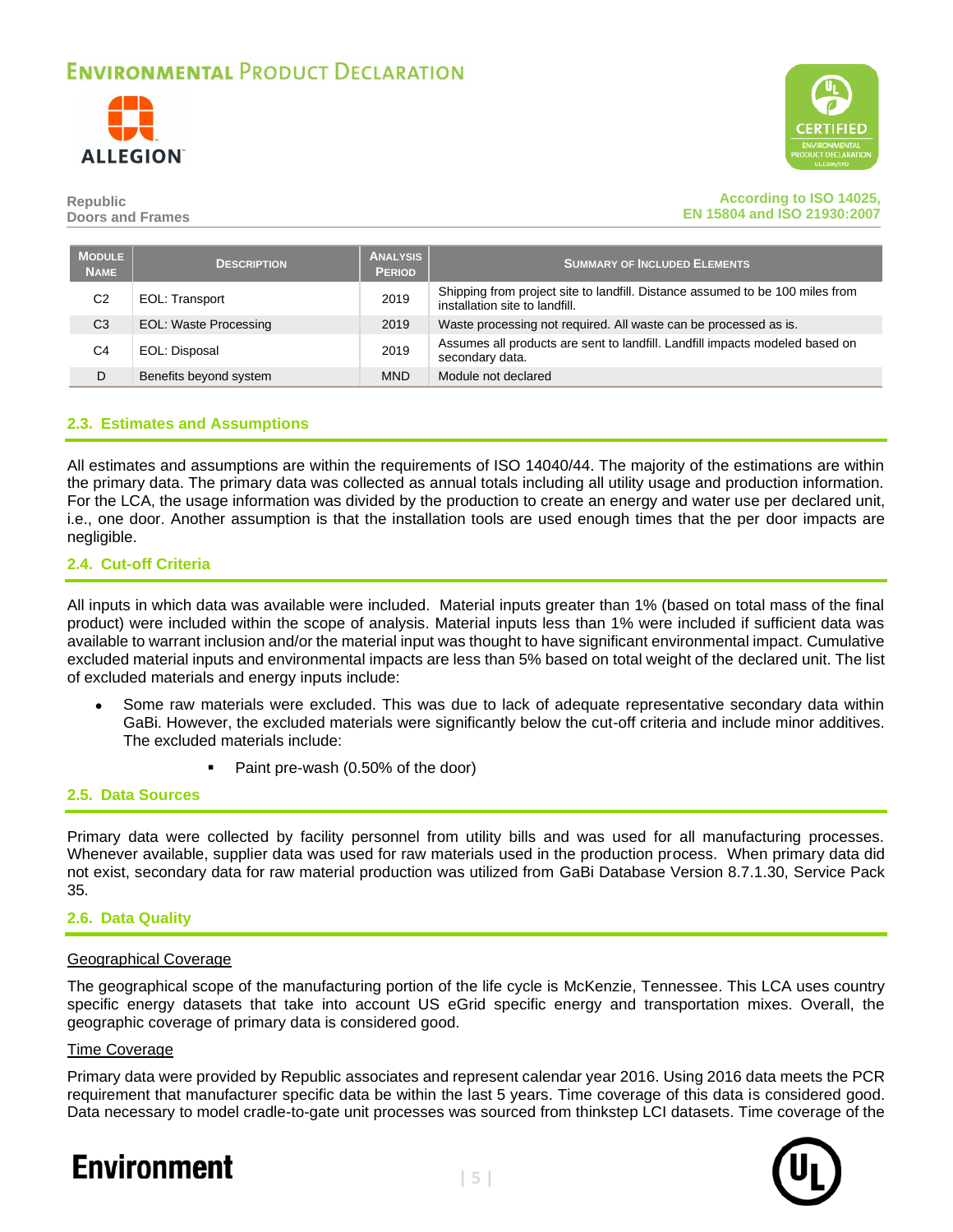



**Republic Doors and Frames**

**According to ISO 14025, EN 15804 and ISO 21930:2007**

GaBi datasets varies from approximately 2009 to present. All datasets rely on at least one 1-year average data. Overall time coverage of the datasets is considered good and meets the requirement of the PCR that all data be updated within a 10-year period. The specific time coverage of secondary datasets can be referenced in the dataset references table in each supplemental LCA report.

### Technological Coverage

Primary data provided by Republic are specific to the technology that the company uses in manufacturing their product. It is site specific and considered of good quality. It is worth noting that the energy and water used in manufacturing the product includes overhead energy such as lighting, heating and sanitary use of water. Sub-metering was not available to extract process only energy and water use from the total energy use. Sub-metering would improve the technological coverage of data quality. Data necessary to model cradle-to-gate unit processes was sourced from thinkstep LCI datasets. Technological coverage of the datasets is considered good relative to the actual supply chain of Republic. While improved life cycle data from suppliers would improve technological coverage, the use of lower quality generic datasets does meet the goal of this LCA.

### **2.7. Period under Review**

The period under review is calendar year 2016.

### <span id="page-7-0"></span>**2.8. Allocation**

General principles of allocation were based on ISO 14040/44. Where possible, allocation was avoided. When allocation was necessary it was done on a physical mass basis. Allocation was most prevalent in the secondary GaBi datasets used to represent upstream processes. As a default, GaBi datasets use a physical mass basis for allocation.

**Table 6: Transport to the building site (A4)**

### **2. Life Cycle Assessment Scenarios**

| <b>NAME</b>                           | <b>VALUE</b>  | <b>UNIT</b>       |
|---------------------------------------|---------------|-------------------|
| Fuel type                             | <b>Diesel</b> |                   |
| Liters of fuel                        | 39.0625       | $1/100$ km        |
| Vehicle type                          | <b>Truck</b>  |                   |
| Transport distance                    | 1167.2        | km                |
| Capacity utilization                  | 0.65          |                   |
| Gross density of products transported | 221.71        | kg/m <sup>3</sup> |
| Capacity utilization volume factor    | 1             |                   |

#### **Table 7: Installation into the building (A5)**

| <b>NAME</b>                                                                                            | <b>VALUE</b> | Unit               |
|--------------------------------------------------------------------------------------------------------|--------------|--------------------|
| Hinge                                                                                                  | 0.614        | kg                 |
| Product loss per declared unit                                                                         | 0            | kg                 |
| Waste materials at the construction site before waste<br>processing, generated by product installation | 0.2587       | kg                 |
| Biogenic carbon contained in packaging                                                                 | 0.786        | kq CO <sub>2</sub> |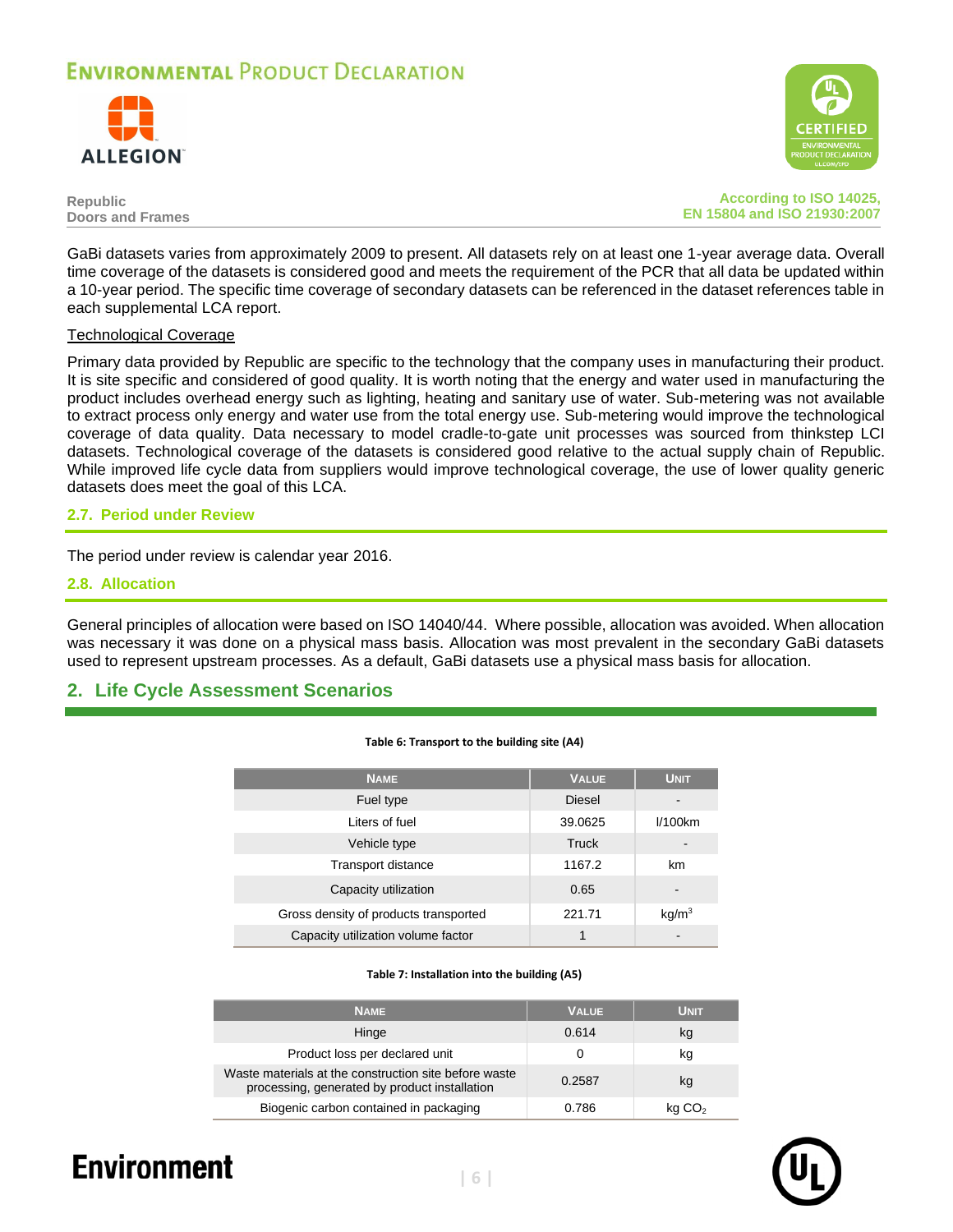

**Doors and Frames**

**Republic** 



### **According to ISO 14025, EN 15804 and ISO 21930:2007**

| <b>NAME</b>                                     | <b>VALUE</b> | Unit        |
|-------------------------------------------------|--------------|-------------|
| Direct emissions to ambient air, soil and water |              | κq          |
| VOC content                                     | N/A          | $\mu q/m^3$ |

### **Table 8: End of life (C1-C4)**

| <b>NAME</b>        |                                                                                      | <b>VALUE</b> | <b>UNIT</b> |
|--------------------|--------------------------------------------------------------------------------------|--------------|-------------|
|                    | A conservative estimate is taken, and all of the product is assumed to be landfilled |              |             |
|                    | Collected separately                                                                 | $\Omega$     | kg          |
| Collection process | Collected with mixed<br>construction waste                                           | 41.9         | kg          |
|                    | Reuse                                                                                | $\Omega$     | kg          |
|                    | Recycling                                                                            | $\Omega$     | kg          |
| Recovery           | I andfill                                                                            | 41.9         | kg          |
|                    | Incineration                                                                         | $\Omega$     | kg          |
|                    | Incineration with energy recovery                                                    | $\Omega$     | kg          |
|                    | Energy conversion efficiency rate                                                    | 0            |             |
| Disposal           | Product or material for final<br>deposition                                          | 41.9         | kg          |

### <span id="page-8-1"></span><span id="page-8-0"></span>**3. Life Cycle Assessment Results**

#### **Table 9: Description of the system boundary modules**

|                 |                               | <b>PRODUCT STAGE</b> |                | <b>STAGE</b>                   | <b>CONSTRUCT-</b><br><b>ION PROCESS</b> |            |             |            | <b>USE STAGE</b> |               |                                                                    |                                                                                   |                |                | <b>END OF LIFE STAGE</b> |                | <b>BENEFITS AND</b><br><b>LOADS</b><br><b>BEYOND THE</b><br>SYSTEM<br><b>BOUNDARY</b> |
|-----------------|-------------------------------|----------------------|----------------|--------------------------------|-----------------------------------------|------------|-------------|------------|------------------|---------------|--------------------------------------------------------------------|-----------------------------------------------------------------------------------|----------------|----------------|--------------------------|----------------|---------------------------------------------------------------------------------------|
|                 | A1                            | A2                   | A <sub>3</sub> | A <sub>4</sub>                 | A <sub>5</sub>                          | <b>B1</b>  | <b>B2</b>   | <b>B3</b>  | <b>B4</b>        | <b>B5</b>     | <b>B6</b>                                                          | <b>B7</b>                                                                         | C <sub>1</sub> | C <sub>2</sub> | C <sub>3</sub>           | C <sub>4</sub> | D                                                                                     |
|                 | Raw material<br><b>Alddns</b> | Transport            | Manufacturing  | Transport from<br>gate to site | Assembly/Install                        | Use        | Maintenance | Repair     | Replacement      | Refurbishment | Operational<br>During<br>Product Use<br>Usel<br>Building<br>Energy | <b>Operational</b><br>During<br>Use<br>Product<br>Use<br><b>Building</b><br>Water | Deconstruction | Transport      | processing<br>Waste      | Disposal       | Recovery,<br>Recycling<br>Potential<br>Reuse,                                         |
| <b>EPD Type</b> |                               | X                    |                | X                              | X                                       | <b>MND</b> | <b>MND</b>  | <b>MND</b> | <b>MND</b>       | <b>MND</b>    | <b>MND</b>                                                         | <b>MND</b>                                                                        | X              | X              | X                        | X              | <b>MND</b>                                                                            |

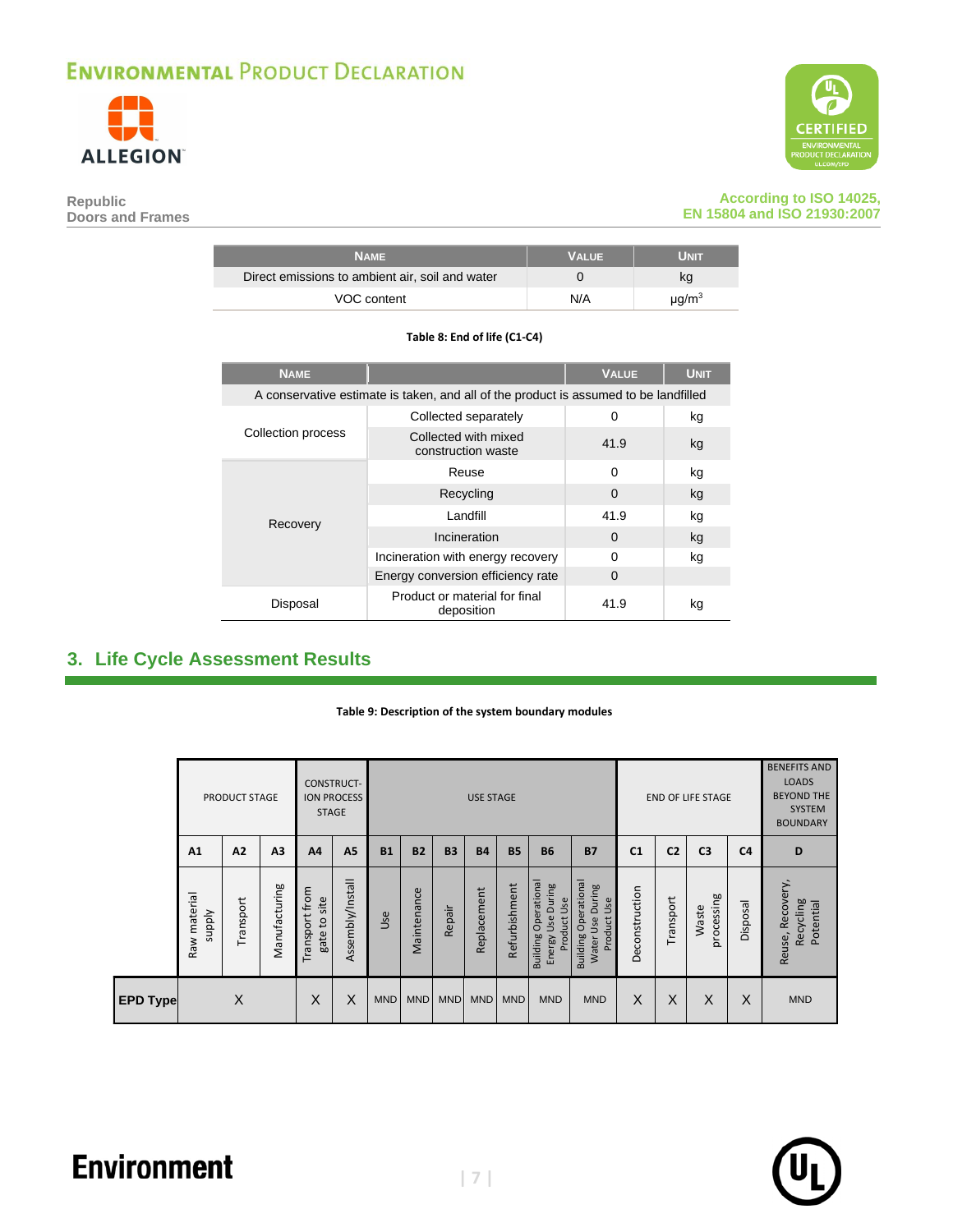



**Republic Doors and Frames**

**According to ISO 14025, EN 15804 and ISO 21930:2007**

### **4.1. Life Cycle Impact Assessment Results**

**Table 10: North American Impact Assessment Results**

| <b>TRACI v2.1</b>                  | $AA - A3$     | A <sub>4</sub> | A <sub>5</sub> | <b>B1</b>  | <b>B2</b>  | B <sub>3</sub> | B4         | 135        | <b>B6</b>  | <b>B7</b>  | C <sub>1</sub> | C <sub>2</sub> | C <sub>3</sub> | C <sub>4</sub> | D          |
|------------------------------------|---------------|----------------|----------------|------------|------------|----------------|------------|------------|------------|------------|----------------|----------------|----------------|----------------|------------|
| $AP$ [kg $SO2$ eq]                 | 4.14E-01      | $.81E-02$      | 6.07E-02       | <b>MND</b> | <b>MND</b> | <b>MND</b>     | <b>MND</b> | <b>MND</b> | <b>MND</b> | <b>MND</b> | $0.00E + 00$   | 1.46E-03       | $0.00E + 00$   | 3.99E-03       | <b>MND</b> |
| EP [kg N eq]                       | 2.99E-02      | 1.51E-03       | 3.30E-03       | <b>MND</b> | <b>MND</b> | <b>MND</b>     | <b>MND</b> | <b>MND</b> | <b>MND</b> | <b>MND</b> | $0.00E + 00$   | 1.41E-04       | $0.00E + 00$   | 1.83E-04       | <b>MND</b> |
| GWP 100 [kg CO <sub>2</sub><br>egl | 1.06E+02      | $3.99E + 00$   | $1.64E + 01$   | <b>MND</b> | <b>MND</b> | <b>MND</b>     | <b>MND</b> | <b>MND</b> | <b>MND</b> | <b>MND</b> | $0.00E + 00$   | 5.40E-01       | $0.00E + 00$   | 6.23E-01       | <b>MND</b> |
| ODP [kg CFC-11<br>eal              | $-4.17E - 09$ | $-2.11E-14$    | L28E-10        | <b>MND</b> | <b>MND</b> | <b>MND</b>     | <b>MND</b> | <b>MND</b> | <b>MND</b> | <b>MND</b> | $0.00E + 00$   | $-2.89E-15$    | $0.00E + 00$   | $-2.56E-14$    | <b>MND</b> |
| Resources [MJ,<br>LHV]             | $5.61E + 01$  | $7.41E + 00$   | 4.58E+00       | <b>MND</b> | <b>MND</b> | <b>MND</b>     | <b>MND</b> | <b>MND</b> | <b>MND</b> | <b>MND</b> | $0.00E + 00$   | $1.02E + 00$   | $0.00E + 00$   | $1.10E + 00$   | <b>MND</b> |
| POCP [kg O <sub>3</sub> eq]        | $5.94E + 00$  | 4.22E-01       | 9.14E-01       | <b>MND</b> | <b>MND</b> | <b>MND</b>     | <b>MND</b> | <b>MND</b> | <b>MND</b> | <b>MND</b> | $0.00E + 00$   | 3.27E-02       | $0.00E + 00$   | 7.56E-02       | <b>MND</b> |

#### **Table 11: EU Impact Assessment Results**

| <b>CML v4.2</b>           | $A1-A3$      | A <sub>4</sub> | A5       | B1         | <b>B2</b>  | <b>B3</b>  | Β4         | <b>B5</b>  | <b>B6</b>  | B7         | C <sub>1</sub> | $\overline{c}$ | $\overline{\text{c}}$ 3 | C <sub>4</sub> | D          |
|---------------------------|--------------|----------------|----------|------------|------------|------------|------------|------------|------------|------------|----------------|----------------|-------------------------|----------------|------------|
| ADPelement [kg Sb-<br>egl | 2.34E-05     | 7.48E-07       | 9.57E-07 | <b>MND</b> | <b>MND</b> | <b>MND</b> | <b>MND</b> | <b>MND</b> | <b>MND</b> | <b>MND</b> | $0.00E + 00$   | 1.03E-07       | $0.00E + 00$            | 2.29E-07       | <b>MND</b> |
| ADPfossil [MJ, LHV]       | 1.32E+03     | $5.54E + 01$   | 1.86E+02 | <b>MND</b> | <b>MND</b> | <b>MND</b> | <b>MND</b> | <b>MND</b> | <b>MND</b> | <b>MND</b> | $0.00E + 00$   | 7.59E+00       | $0.00E + 00$            | 8.73E+00       | <b>MND</b> |
| AP [kg SO2 eq]            | 4.04E-01     | 1.33E-02       | 5.95E-02 | <b>MND</b> | <b>MND</b> | <b>MND</b> | <b>MND</b> | <b>MND</b> | <b>MND</b> | <b>MND</b> | $0.00E + 00$   | 1.10E-03       | $0.00E + 00$            | 3.74E-03       | <b>MND</b> |
| EP [kg PO4-3 eq]          | 4.13E-02     | 3.75E-03       | 5.31E-03 | <b>MND</b> | <b>MND</b> | <b>MND</b> | <b>MND</b> | <b>MND</b> | <b>MND</b> | <b>MND</b> | $0.00E + 00$   | 3.18E-04       | $0.00E + 00$            | 4.24E-04       | <b>MND</b> |
| GWP 100 [kg CO2<br>egl    | $1.07E + 02$ | $3.99E + 00$   | 1.64E+01 | <b>MND</b> | <b>MND</b> | <b>MND</b> | <b>MND</b> | <b>MND</b> | <b>MND</b> | <b>MND</b> | $0.00E + 00$   | 5.41E-01       | $0.00E + 00$            | 6.26E-01       | <b>MND</b> |
| ODP [kg CFC-11<br>eq      | $-3.15E-09$  | 3.72E-16       | 1.20E-10 | <b>MND</b> | <b>MND</b> | <b>MND</b> | <b>MND</b> | <b>MND</b> | <b>MND</b> | <b>MND</b> | $0.00E + 00$   | 5.10E-17       | $0.00E + 00$            | 3.62E-15       | <b>MND</b> |
| POCP [kg ethene<br>egl    | 5.28E-02     | $-1.90E - 03$  | 8.26E-03 | <b>MND</b> | <b>MND</b> | <b>MND</b> | <b>MND</b> | <b>MND</b> | <b>MND</b> | <b>MND</b> | $0.00E + 00$   | $-1.65E - 04$  | $0.00E + 00$            | 2.87E-04       | <b>MND</b> |

### **4.2. Life Cycle Inventory Results**

### **Table 12: Resource Use**

| <b>PARAMETER</b> | $A1 - A3$    | A <sub>4</sub> | A <sub>5</sub> | B <sub>1</sub> | <b>B2</b>  | <b>B3</b>  | Β4         | <b>B5</b>  | <b>B6</b>  | <b>B7</b>  | C <sub>1</sub> | C <sub>2</sub> | C <sub>3</sub> | C <sub>4</sub> | D          |
|------------------|--------------|----------------|----------------|----------------|------------|------------|------------|------------|------------|------------|----------------|----------------|----------------|----------------|------------|
| PERE [MJ, LHV]   | 1.06E+02     | $1.72E + 00$   | $6.35E + 00$   | <b>MND</b>     | <b>MND</b> | <b>MND</b> | <b>MND</b> | <b>MND</b> | <b>MND</b> | <b>MND</b> | $0.00E + 00$   | 2.36E-01       | $0.00E + 00$   | $1.14E + 00$   | <b>MND</b> |
| PERM [MJ, LHV]   | $0.00E + 00$ | $0.00E + 00$   | $0.00E + 00$   | <b>MND</b>     | <b>MND</b> | <b>MND</b> | <b>MND</b> | <b>MND</b> | <b>MND</b> | <b>MND</b> | $0.00E + 00$   | $0.00E + 00$   | $0.00E + 00$   | $0.00E + 00$   | <b>MND</b> |
| PERT [MJ, LHV]   | 1.06E+02     | $1.72E + 00$   | $6.35E + 00$   | <b>MND</b>     | <b>MND</b> | <b>MND</b> | <b>MND</b> | <b>MND</b> | <b>MND</b> | <b>MND</b> | $0.00E + 00$   | 2.36E-01       | $0.00E + 00$   | $1.14E + 00$   | <b>MND</b> |
| PENRE [MJ, LHV]  | $1.35E + 03$ | $5.57E + 01$   | 1.90E+02       | <b>MND</b>     | <b>MND</b> | <b>MND</b> | <b>MND</b> | <b>MND</b> | <b>MND</b> | <b>MND</b> | $0.00E + 00$   | 7.63E+00       | $0.00E + 00$   | $9.03E + 00$   | <b>MND</b> |
| PENRM [MJ, LHV]  | $0.00E + 00$ | $0.00E + 00$   | $0.00E + 00$   | <b>MND</b>     | <b>MND</b> | <b>MND</b> | <b>MND</b> | <b>MND</b> | <b>MND</b> | <b>MND</b> | $0.00E + 00$   | $0.00E + 00$   | $0.00E + 00$   | $0.00E + 00$   | <b>MND</b> |
| PENRT [MJ, LHV]  | $1.35E + 03$ | $5.57E + 01$   | 1.90E+02       | <b>MND</b>     | <b>MND</b> | <b>MND</b> | <b>MND</b> | <b>MND</b> | <b>MND</b> | <b>MND</b> | $0.00E + 00$   | 7.63E+00       | $0.00E + 00$   | $9.03E + 00$   | <b>MND</b> |
| SM [kg]          | $0.00E + 00$ | $0.00E + 00$   | $0.00E + 00$   | <b>MND</b>     | <b>MND</b> | <b>MND</b> | <b>MND</b> | <b>MND</b> | <b>MND</b> | <b>MND</b> | $0.00E + 00$   | $0.00E + 00$   | $0.00E + 00$   | $0.00E + 00$   | <b>MND</b> |
| RSF [MJ, LHV]    | $0.00E + 00$ | $0.00E + 00$   | $0.00E + 00$   | <b>MND</b>     | <b>MND</b> | <b>MND</b> | <b>MND</b> | <b>MND</b> | <b>MND</b> | <b>MND</b> | $0.00E + 00$   | $0.00E + 00$   | $0.00E + 00$   | $0.00E + 00$   | <b>MND</b> |
| NRSF [MJ, LHV]   | $0.00E + 00$ | $0.00E + 00$   | $0.00E + 00$   | <b>MND</b>     | <b>MND</b> | <b>MND</b> | <b>MND</b> | <b>MND</b> | <b>MND</b> | <b>MND</b> | $0.00E + 00$   | $0.00E + 00$   | $0.00E + 00$   | $0.00E + 00$   | <b>MND</b> |

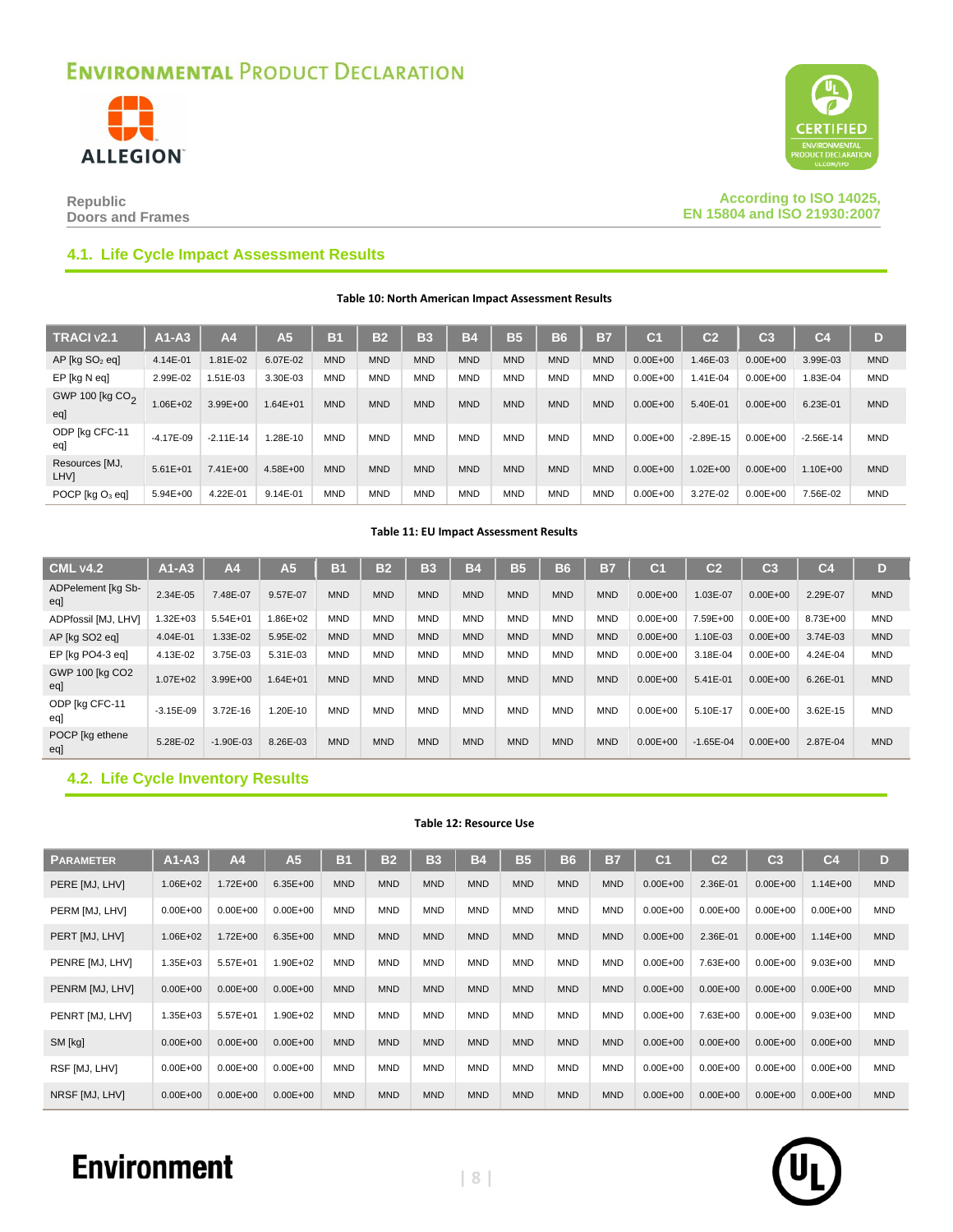



### **According to ISO 14025, EN 15804 and ISO 21930:2007**

| <b>Republic</b>         |  |
|-------------------------|--|
| <b>Doors and Frames</b> |  |

| <b>PARAMETER</b> | $A1-A3$  | A <sub>4</sub> | A <sub>5</sub> | <b>B</b>   | <b>B2</b>  | <b>B3</b>  | <b>B4</b> L | 7 B5 K     | B6   B7    |            | C <sub>1</sub> | C <sub>2</sub> | C <sub>3</sub> | r.       |            |
|------------------|----------|----------------|----------------|------------|------------|------------|-------------|------------|------------|------------|----------------|----------------|----------------|----------|------------|
| <b>FW</b> [m3]   | 4.58E-01 | 6.68E-03       | 7.31E-02       | <b>MND</b> | <b>MND</b> | <b>MND</b> | <b>MND</b>  | <b>MND</b> | <b>MND</b> | <b>MND</b> | $0.00E + 00$   | 9.15E-04       | $0.00E + 00$   | 2.28E-03 | <b>MND</b> |

#### **Table 13: Output Flows and Waste Categories**

| <b>PARAMETER</b>        | $A1 - A3$    | A <sub>4</sub> | A <sub>5</sub> | B1         | B <sub>2</sub> | <b>B3</b>  | <b>B4</b>  | <b>B5</b>  | <b>B6</b>  | B7         | C <sub>1</sub> | C <sub>2</sub> | C <sub>3</sub> | C <sub>4</sub> | D          |
|-------------------------|--------------|----------------|----------------|------------|----------------|------------|------------|------------|------------|------------|----------------|----------------|----------------|----------------|------------|
| HWD [kg]                | 1.08E-04     | 4.51E-07       | 1.84E-05       | <b>MND</b> | <b>MND</b>     | <b>MND</b> | <b>MND</b> | <b>MND</b> | <b>MND</b> | <b>MND</b> | $0.00E + 00$   | 6.18E-08       | $0.00E + 00$   | 1.54E-07       | <b>MND</b> |
| NHWD [kg]               | $3.43E + 00$ | 2.10E-03       | 2.75E-01       | <b>MND</b> | <b>MND</b>     | <b>MND</b> | <b>MND</b> | <b>MND</b> | <b>MND</b> | <b>MND</b> | $0.00E + 00$   | 2.88E-04       | $0.00E + 00$   | 4.20E+01       | <b>MND</b> |
| RWD [kg]                | 1.03E-02     | 1.23E-04       | 1.59E-03       | <b>MND</b> | <b>MND</b>     | <b>MND</b> | <b>MND</b> | <b>MND</b> | <b>MND</b> | <b>MND</b> | $0.00E + 00$   | 1.69E-05       | $0.00E + 00$   | 1.21E-04       | <b>MND</b> |
| CRU [kg]                | $0.00E + 00$ | $0.00E + 00$   | $0.00E + 00$   | <b>MND</b> | <b>MND</b>     | <b>MND</b> | <b>MND</b> | <b>MND</b> | <b>MND</b> | <b>MND</b> | $0.00E + 00$   | $0.00E + 00$   | $0.00E + 00$   | $0.00E + 00$   | <b>MND</b> |
| MFR [kg]                | $0.00E + 00$ | $0.00E + 00$   | 1.72E-01       | <b>MND</b> | <b>MND</b>     | <b>MND</b> | <b>MND</b> | <b>MND</b> | <b>MND</b> | <b>MND</b> | $0.00E + 00$   | $0.00E + 00$   | $0.00E + 00$   | $0.00E + 00$   | <b>MND</b> |
| MET [kg]                | $0.00E + 00$ | $0.00E + 00$   | 1.73E-02       | <b>MND</b> | <b>MND</b>     | <b>MND</b> | <b>MND</b> | <b>MND</b> | <b>MND</b> | <b>MND</b> | $0.00E + 00$   | $0.00E + 00$   | $0.00E + 00$   | $0.00E + 00$   | <b>MND</b> |
| EEE [MJ,<br>LHV]        | $0.00E + 00$ | $0.00E + 00$   | 1.95E-02       | <b>MND</b> | <b>MND</b>     | <b>MND</b> | <b>MND</b> | <b>MND</b> | <b>MND</b> | <b>MND</b> | $0.00E + 00$   | $0.00E + 00$   | $0.00E + 00$   | $0.00E + 00$   | <b>MND</b> |
| EET [MJ,<br><b>LHVI</b> | $0.00E + 00$ | $0.00E + 00$   | 1.95E-02       | <b>MND</b> | <b>MND</b>     | <b>MND</b> | <b>MND</b> | <b>MND</b> | <b>MND</b> | <b>MND</b> | $0.00E + 00$   | $0.00E + 00$   | $0.00E + 00$   | $0.00E + 00$   | <b>MND</b> |

### **4. LCA Interpretation**

In the sourcing, extraction and manufacturing stage for the doors, cold rolled steel, hot rolled steel, and cardboard contributes to around 70%, 0.7% and -1.3% of the overall GWP impacts respectively. The negative value here comes from the fact that there is carbon sequestration with the cardboard core that further reduces impacts. Electricity and thermal energy from natural gas contributes to 0.5% and 4.9% of overall impacts respectively. Apart from manufacturing inputs, shipping to customer and fasteners at installation contribute around 3% and 12.2% respectively of total impacts.

### **5. Additional Environmental Information**

### **6.1. Environment and Health During Manufacturing**

Allegion and Republic meet all federal and state standards related to the Environment and Health during manufacturing. Additionally, Republic employs a strict waste minimization and recycling program that reduces and recycles waste produced in the manufacturing process.

Beyond what is regulated, there are no additional environment and health considerations during the production of goods.

### **6.2. Environment and Health During Use**

There are no environmental or health considerations during the use of the product.